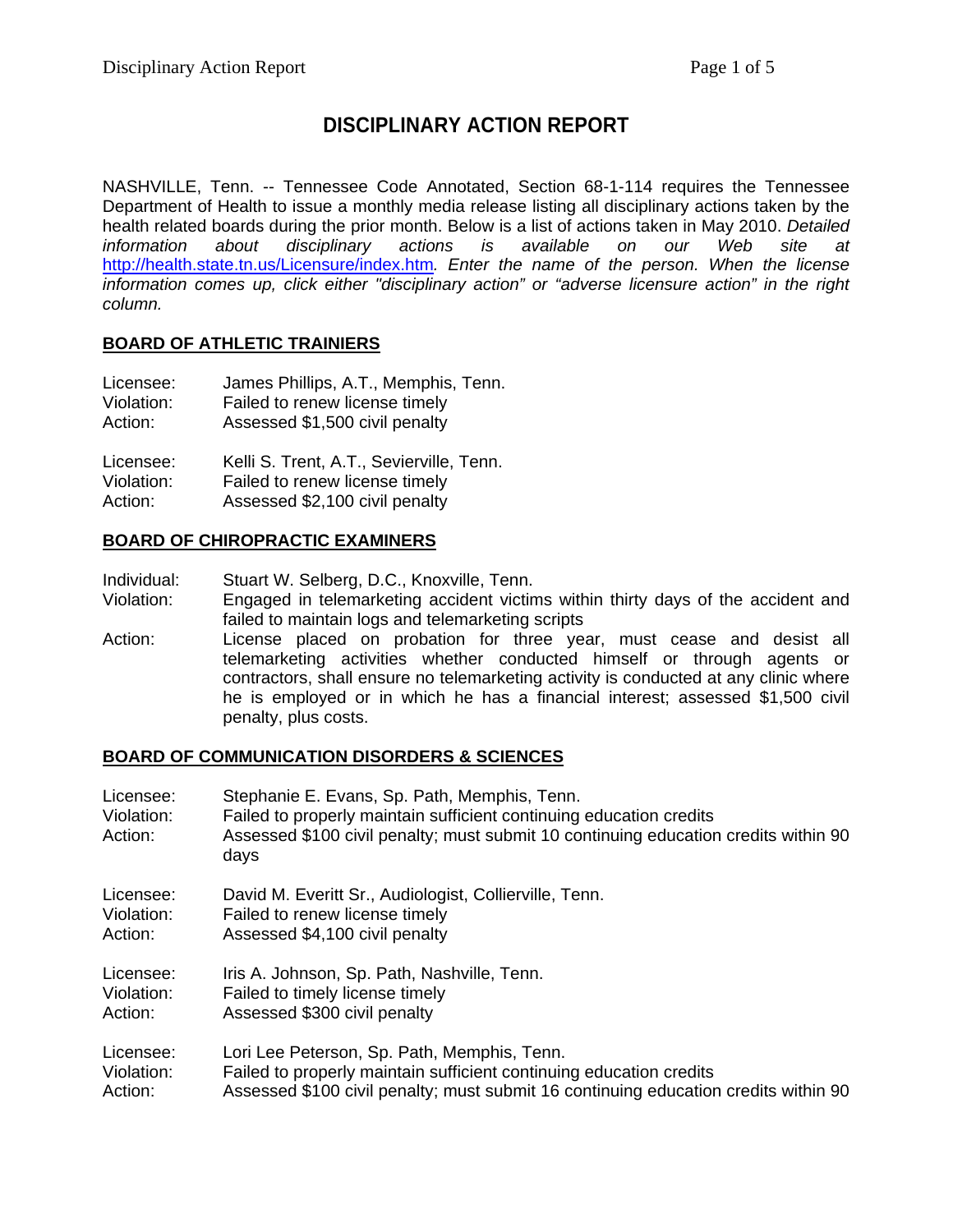days

Licensee: Caroline Royal-Evans, Sp. Path, Memphis, Tenn.<br>Violation: Failed to renew license timely Violation: Failed to renew license timely<br>Action: Assessed \$200 civil penalty Assessed \$200 civil penalty

### **BOARD OF MASSAGE LICENSURE**

| Licensee:<br>Violation:<br>Action:   | Robin L. Boughey, M.T., Knoxville, Tenn.<br>Failed to renew license timely<br>Assessed \$100 civil penalty                                                                                                                                                            |
|--------------------------------------|-----------------------------------------------------------------------------------------------------------------------------------------------------------------------------------------------------------------------------------------------------------------------|
| Licensee:<br>Violation:<br>Action:   | Rangsima Collins, M.T., Murray, Ky.<br>Failed to properly maintain sufficient continuing education credits<br>Assessed \$150 civil penalty; must submit eight continuing education credits before<br>the end of two-year continuing education period                  |
| Individual:<br>Violation:<br>Action: | Jetta Conway, d/b/a Studio 64 Salon and Spa, Savannah, Tenn.<br>Practicing without a message establishment license<br>Assessed \$300 civil penalty                                                                                                                    |
| Licensee:<br>Violation:<br>Action:   | Ashla J. Hooge, M.T., Hartsville, Tenn.<br>Failed to properly maintain sufficient continuing education credits<br>Assessed \$150 civil penalty; must submit 31 continuing education credits before<br>end of the next two-year continuing education period            |
| Licensee:<br>Violation:<br>Action:   | Jefferlene Johnson, M.T., Jonestown, Tenn.<br>Failed to properly maintain sufficient continuing education credits<br>Assessed \$150 civil penalty; must submit eight continuing education credits before<br>the end of the next two-year continuing education period. |
| Licensee:<br>Violation:<br>Action:   | Alicia M. Moore, M.T., Nashville, Tenn.<br>Failed to properly maintain sufficient continuing education credits<br>Assessed \$150 civil penalty; must submit 31 continuing education credits before<br>the end of the next two-year continuing education period        |
| Licensee:<br>Violation:<br>Action:   | Kristina G. Moore, M.T., Ooltewah, Tenn.<br>Failed to properly maintain sufficient continuing education credits<br>Assessed \$150 civil penalty; must submit eight continuing education credits before<br>the end of the next two-year continuing education period    |
| Licensee:<br>Violation:<br>Action:   | Dana Denise McElroy-Burl, M.T., Manchester, Tenn.<br>Guilty of a crime<br>License revoked                                                                                                                                                                             |
| Licensee:<br>Violation:<br>Action:   | Angela M. Pointer, M.T., Nashville, Tenn.<br>Failed to properly maintain sufficient continuing education credits<br>Assessed \$150 civil penalty, must submit 10 continuing education credits before<br>the end of the next two-year continuing education period      |
| Licensee:                            | Bobby A. Ritchie, M.T., Smyrna, Tenn.                                                                                                                                                                                                                                 |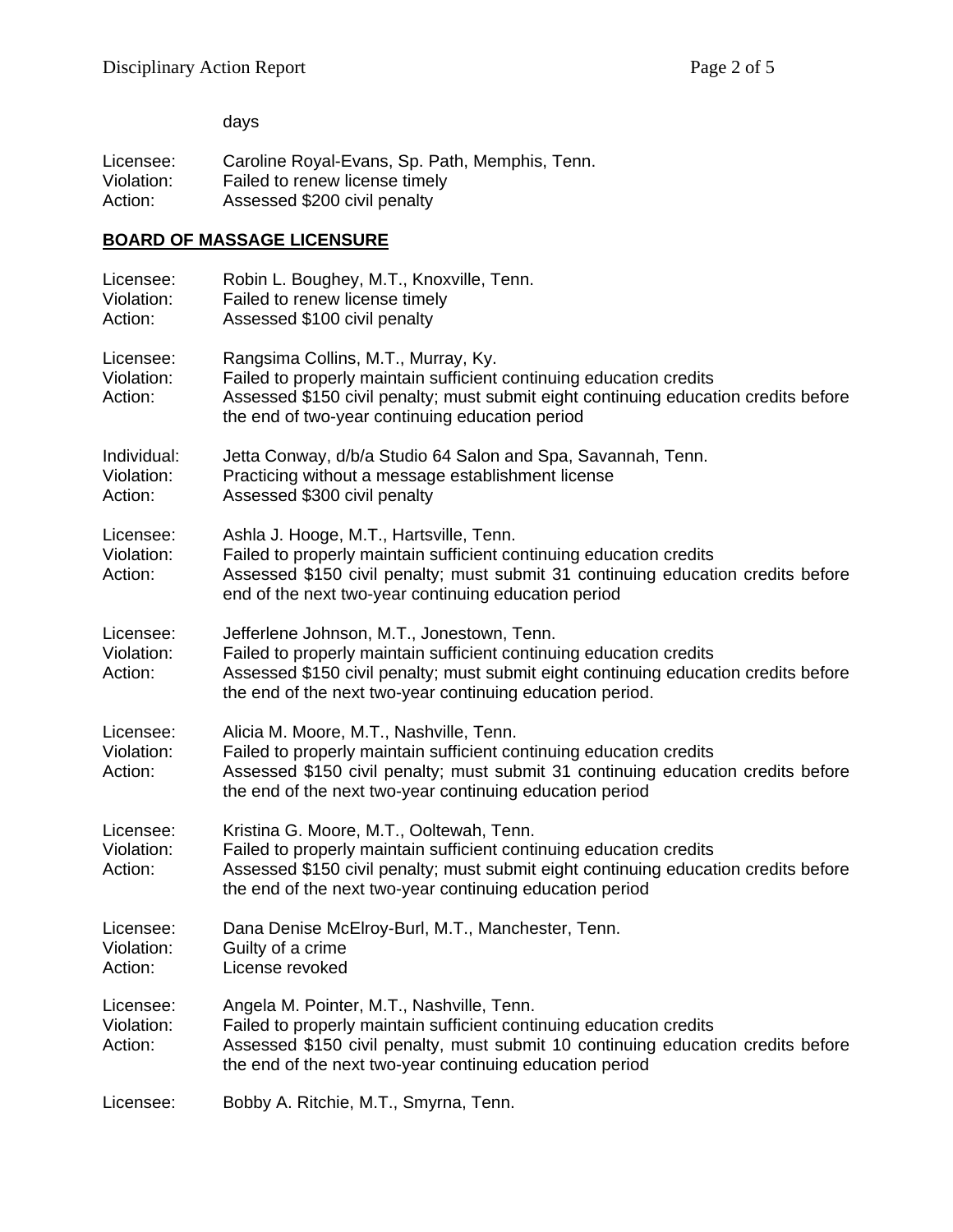| Violation:<br>Action:              | Inappropriate touched female clients; failed to provide appropriate draping; made<br>inappropriate comments<br>License voluntarily surrendered/revoked                                                                                                          |
|------------------------------------|-----------------------------------------------------------------------------------------------------------------------------------------------------------------------------------------------------------------------------------------------------------------|
| Licensee:<br>Violation:<br>Action: | Jill C Sayler, M.T., Franklin, Tenn.<br>Failed to properly maintain sufficient continuing education credits<br>Assessed \$150 civil penalty, must submit eight continuing education credits before<br>the end of the next two-year continuing education period  |
| Licensee:<br>Violation:<br>Action: | April Sunshine Raley Thurman, M.T., Kingston Springs, Tenn.<br>Failed to renew license timely<br>Assessed \$100 civil penalty                                                                                                                                   |
| Licensee:<br>Violation:<br>Action: | Damien P. Welch, M.T., Kingston Springs, Tenn.<br>Failed to renew license timely<br>Assessed \$100 civil penalty                                                                                                                                                |
| Licensee:<br>Violation:<br>Action: | Amanda H. Wilburn, M.T., Franklin, Tenn.<br>Failed to properly maintain sufficient continuing education credits<br>Assessed \$150 civil penalty, must submit 31 continuing education credits before<br>the end of the next two-year continuing education period |
| Licensee:<br>Violation:<br>Action: | Toni G. Wright, M.T., Franklin, Tenn.<br>Failed to properly maintain sufficient continuing education credits<br>Assessed \$150 civil penalty, must submit 19 continuing education credits before<br>the end of the next two-year continuing education period    |

# **BOARD OF MEDICAL EXAMINERS**

| Licensee:<br>Violation:<br>Action: | Kevin Collen, M.D., Nashville, Tenn.<br>Positive drug screen<br>License placed on probation for no less than five years; must obtain lifetime<br>advocacy with the Tennessee Medical Foundation; assessed \$1,000 civil penalty,<br>plus costs |
|------------------------------------|------------------------------------------------------------------------------------------------------------------------------------------------------------------------------------------------------------------------------------------------|
| Licensee:<br>Violation:            | Douglas S. Dewar, M.D., Knoxville, Tenn.<br>Dispensed, prescribed or otherwise distributed controlled substances not in the<br>course of professional practice                                                                                 |
| Action:                            | License suspended for one year commencing July 19, 2010; must meet certain<br>terms and conditions, assessed costs                                                                                                                             |
| Licensee:<br>Violation:            | Stephen H. Heffington, M.D., Columbia, Tenn.<br>Prescribedcontrolled substances or any drugin amounts and/or durations<br>notadvisable or justified for a diagnosed condition                                                                  |
| Action:                            | License placed on probation for not less than five years, beginning November 18,<br>2009; must obtain and maintain 100% advocacy of Affiliated Monitors; must meet<br>certain terms and conditions; assessed \$6,100 civil penalty, plus costs |
| Licensee:<br>Violation:<br>Action: | Dewey W. Hood, M.D., Decherd, Tenn.<br>Guilty of a crime<br>License revoked; assessed \$1,000 civil penalty, plus costs.                                                                                                                       |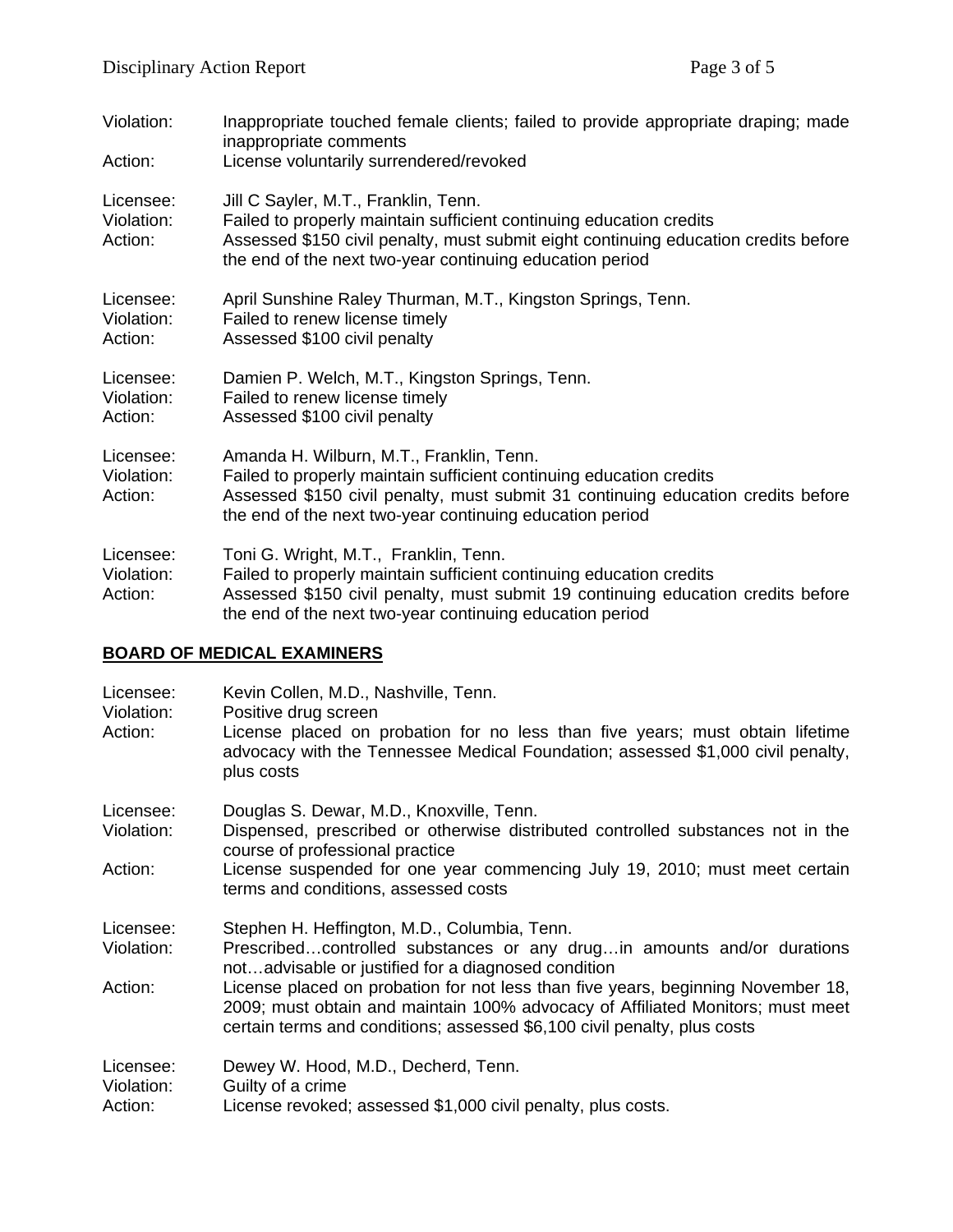| Licensee:<br>Violation:<br>Action: | George H. Jackson, M.D., Butler, Tenn.<br>Failed to pay professional privilege taxes<br>License revoked; must pay all delinquent professional privilege taxes and<br>penalties before eligible for re-licensure; assessed costs                                       |
|------------------------------------|-----------------------------------------------------------------------------------------------------------------------------------------------------------------------------------------------------------------------------------------------------------------------|
| Licensee:<br>Violation:<br>Action: | Michael L. Jackson, M.D., Seymour, Tenn.<br>Action taken by the state of Indiana<br>Must comply with terms of Indiana Order; assessed \$500 civil penalty, plus costs                                                                                                 |
| Licensee:<br>Violation:<br>Action: | Rita Marie Kikkawa, M.D., Nashville, Tenn.<br>Failed to prepare documentation in a timely manner following a procedure<br>License reprimanded; must meet certain terms and conditions, assessed costs                                                                 |
| Licensee:<br>Violation:<br>Action: | Wayne D. Murray, M.D., Memphis, Tenn.<br>Unprofessional, dishonorable or unethical conduct<br>License placed on probation; must submit to evaluation with the Tennessee<br>Medical Foundation within 30 days; assessed \$1,000 civil penalty, plus costs              |
| Licensee:<br>Violation:<br>Action: | Curesser Parker, Med X-ray, Memphis, Tenn.<br>Failed to indicate a felony or misdemeanor conviction on application for licensure<br>License revoked                                                                                                                   |
| Licensee:<br>Violation:            | Nejat M. Tajen, M.D., Knoxville, Tenn.<br>Voluntarily surrendered license in lieu of administrative proceedings being brought<br>against him                                                                                                                          |
| Action:                            | License voluntarily surrendered/revoked                                                                                                                                                                                                                               |
| Licensee:<br>Violation:<br>Action: | Mark T. Weeks, M.D., Murfreesboro, Tenn.<br>Dispensed, prescribed or distributed any controlled substances to family members<br>License placed on probation for two years; must meet certain terms and<br>conditions; assessed \$7,000 in civil penalties, plus costs |

### **BOARD OF OPTOMETRY**

| Licensee:  | Joseph W. Remke III, O.D., Lawrenceburg, Tenn.                                                        |
|------------|-------------------------------------------------------------------------------------------------------|
| Violation: | Ordered controlled substances from his wholesale pharmaceutical distributor for<br>personal use       |
| Action:    | License placed on probation for five years; must meet certain terms and<br>conditions, assessed costs |

#### **BOARD OF OSTEOPATHIC EXAMINERS**

| Licensee:<br>Violation:<br>Action: | Scott D. Lauer, D.O. Colleyville, Texas<br>Action taken by the state of Texas<br>Must comply with terms of Texas medical board agreed order                         |
|------------------------------------|---------------------------------------------------------------------------------------------------------------------------------------------------------------------|
| Licensee:                          | Philip Morson, D.O., Bolivar, Tenn.                                                                                                                                 |
| Violation:                         | Self prescribed controlled substances and other medications                                                                                                         |
| Action:                            | License placed on probation to run concurrent with contract already in place with<br>the Tennessee Medical Foundation; assessed \$1,000 civil penalties, plus costs |